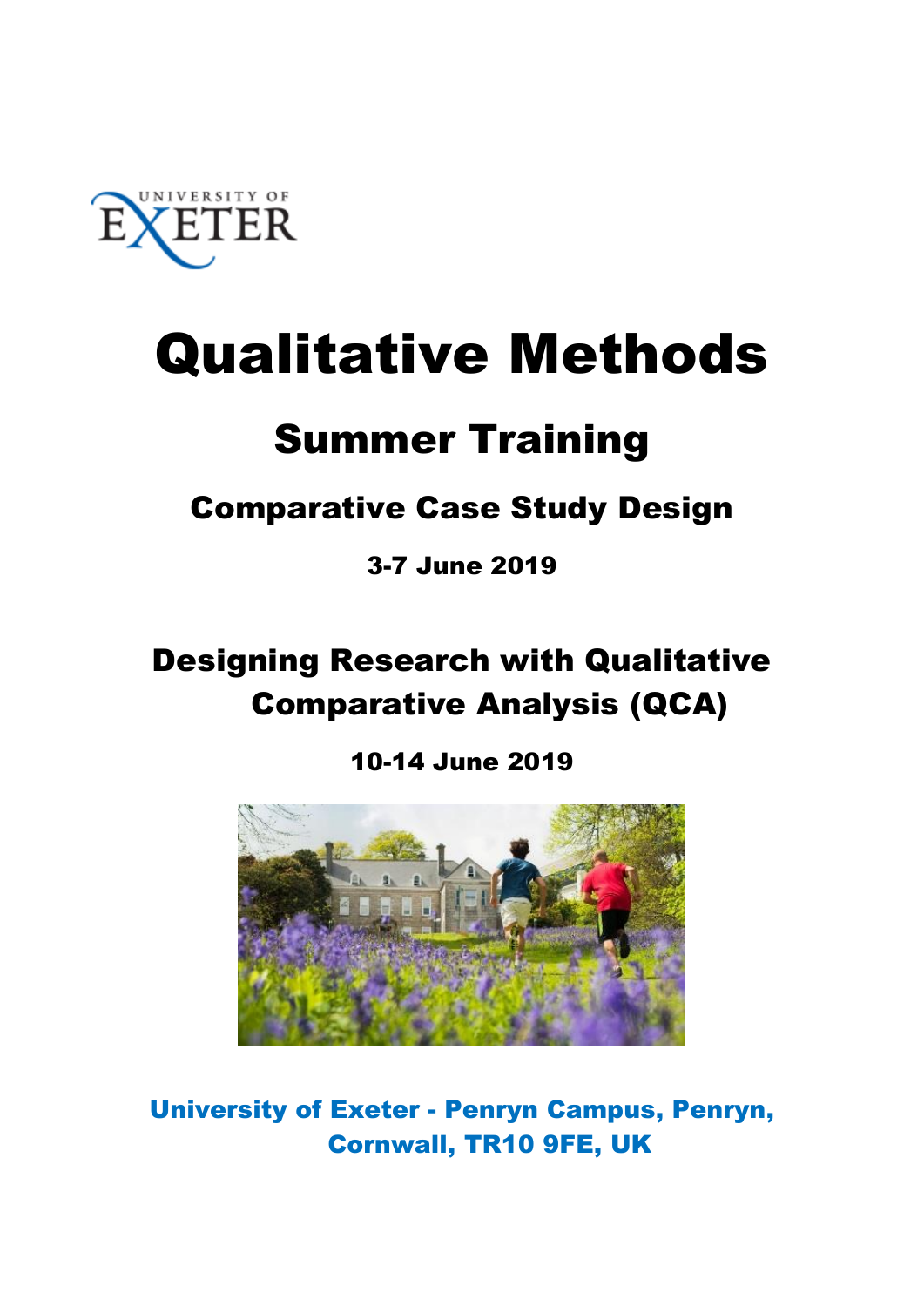## Upgrade your qualitative method skills

We offer two tailored 5-day (1 week) qualitative methods modules on one of the UK's most scenic university campuses, close to the lovely beaches of Cornwall. The modules have a practical, handson focus on the possibilities and pitfalls of applying a range of comparative qualitative and case study techniques in different research



settings. Each module has up to 25 participants and consists of a 3 hour seminar in the morning and a 1 hour lab session in the afternoon each day.

The modules are open to postgraduate research students, PhD students, postdocs, academics, and research-oriented practitioners who engage in social research, across the UK and internationally. Upon completion of a written assignment, each module is credited with an equivalent of 7.5 ECTS points. You can also attend the modules without getting credits if you wish to.

You can sign up for one or both modules. If you have any questions, please contact us at [penryn-methods@exeter.ac.uk](mailto:penryn-methods@exeter.ac.uk) .

## Week 1: Comparative Case Study Design

#### When? 3-7 June 2019

What? This module provides you with the skills needed to design your qualitative case study research. It covers concept formation, casing and case selection, logics and strategies of comparison, accounting for context and time, data collection strategies, and both conceptual and research-practical issues such as limited diversity, Galton's problem, conceptual stretching, and thinking about scope conditions. In the lab sessions, we will work extensively with you on your own research projects.

- The logic and goals of qualitative comparative case study research
- Defining, structuring and measuring social science concepts and typologies
- Casing: what is a case? What is context?
- Case selection and scope conditions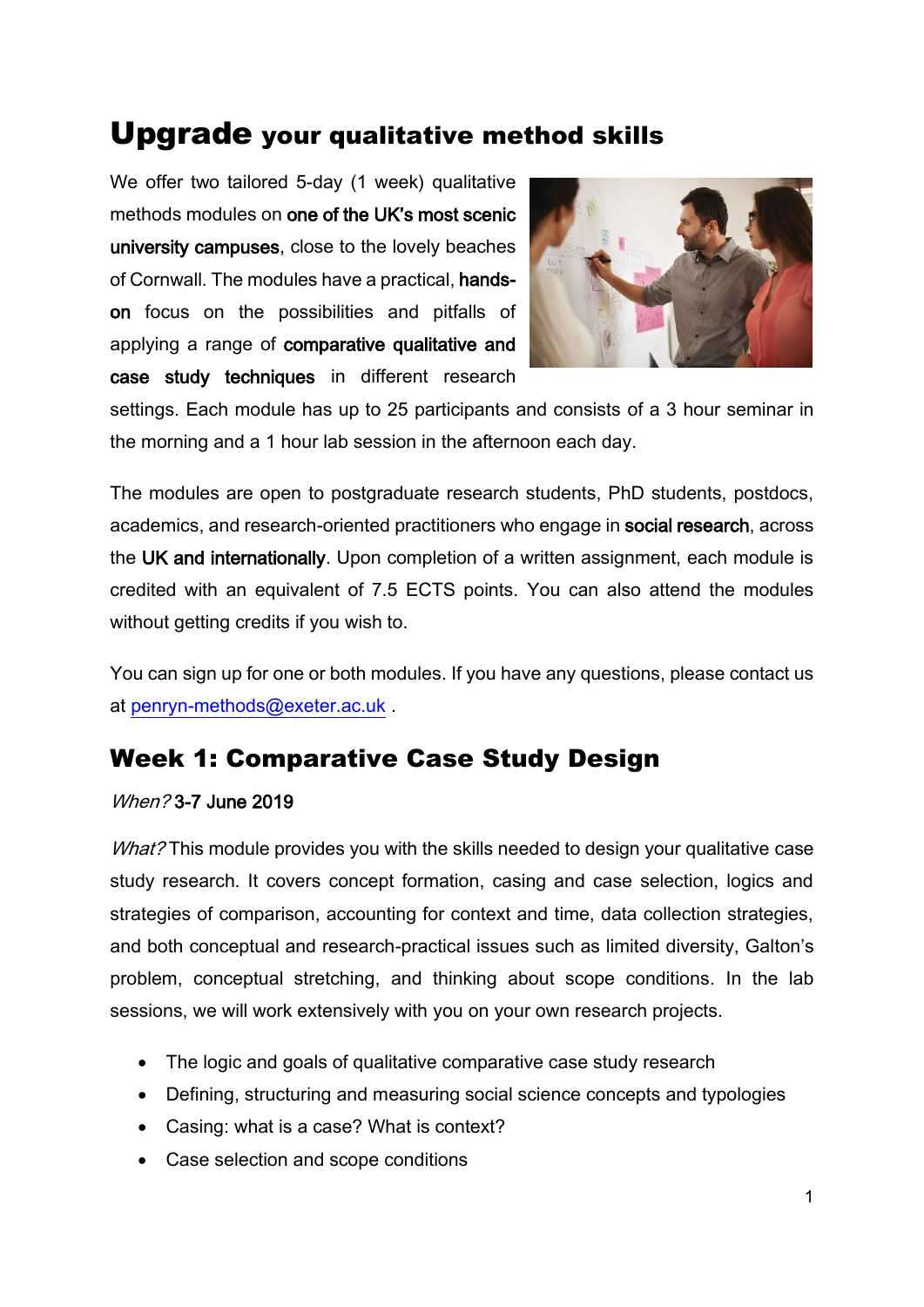Logics and techniques of comparison across time and space



Who? The course targets MRes and PhD students, researchers and research-oriented practitioners from the United Kingdom and abroad, in the social sciences and beyond. You should have basic knowledge of empirical social research (e.g. what is a case and what is a variable).

Those who bring along a specific empirical project will benefit most, but this is not required.

#### Module aims

At the end of the week, you will:

- $\checkmark$  Be able to find the suitable comparative case study research design to answer your research question
- $\checkmark$  Know common techniques of structuring and defining concepts, defining and selecting cases, thinking about time and context in comparative case study research, and analysing and comparing cases depending on the inferential goal, and be able to apply them in your own research
- $\checkmark$  Be aware of potential pitfalls of comparative case study research, such as limited empirical diversity and conceptual stretching, and ways of addressing them
- $\checkmark$  Be familiar with some seminal texts about comparative case study research, covering both classics and recent innovations.

#### Assessment

To get the most out of the course, you should reserve about 2 hours per afternoon for directed reading and other small daily assignments which are not graded. In order to obtain credits (15 credits/ 7.5 ECTS), you will need to complete a written research design of 4000 words, to be submitted by 12 July 2019. Full instructions will be given in the module handbook nearer the time. Please see the detailed module description for more information.

[POCM102 module description and indicative reading list](http://socialsciences.exeter.ac.uk/students/postgraduatemodules/2018-19/module/?moduleCode=POCM102&ay=2018/9)  [Sign up for this module](https://store.exeter.ac.uk/conferences-and-events/college-of-social-sciences-and-international-studies/events/qualitative-methods-summer-training-week-1-pocm102-comparative-case-study-design)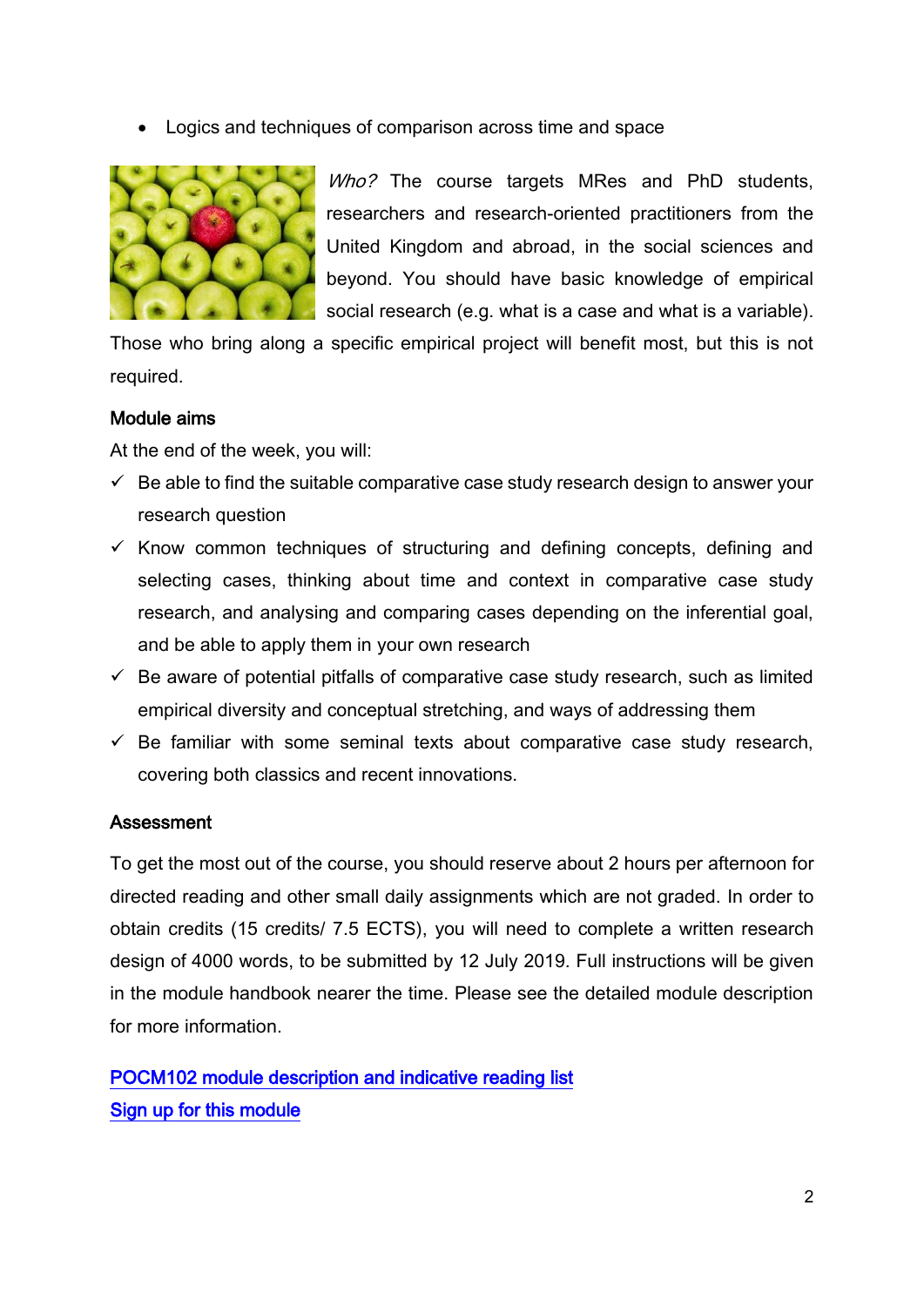## Week 2: Designing Research with Qualitative Comparative Analysis (QCA)

#### When? 10-14 June 2019

What? This module introduces you to the nuts and bolts of Qualitative Comparative Analysis (QCA), an innovative set-theoretic technique that allows for comparisons of small, intermediate or large numbers of cases in order to identify necessary and / or sufficient conditions for an outcome. It is an attractive method for scholars who seek to model causally complex patterns and integrate in-depth case knowledge at all stages of the analysis. We will introduce you to performing QCA with the freely available R software using the user-friendly RStudio environment.

- QCA: Origin, variants, uses and approaches
- Set theory and causal complexity
- Defining, structuring, measuring and calibrating concepts as sets
- Analyses of necessity and sufficiency
- Truth tables, limited diversity and counterfactual reasoning
- Conservative, intermediate and parsimonious solution types
- Set-theoretic multi-method research
- Potential pitfalls (skewed data, model ambiguities, robustness, etc.)

Who? The course targets MRes and PhD students, researchers and research-oriented practitioners from the United Kingdom and abroad, in the social sciences and beyond. You should have basic knowledge of comparative empirical research. No prior knowledge of statistical software is required, although it might be an advantage.

#### Module aims

At the end of the week, you will:

- $\checkmark$  Be able to design your research using Qualitative Comparative Analysis
- $\checkmark$  Understand the logic and technical underpinnings of Qualitative Comparative Analysis
- $\checkmark$  Be able to independently perform a crisp-set or fuzzy-set Qualitative Comparative Analysis using the R software environment

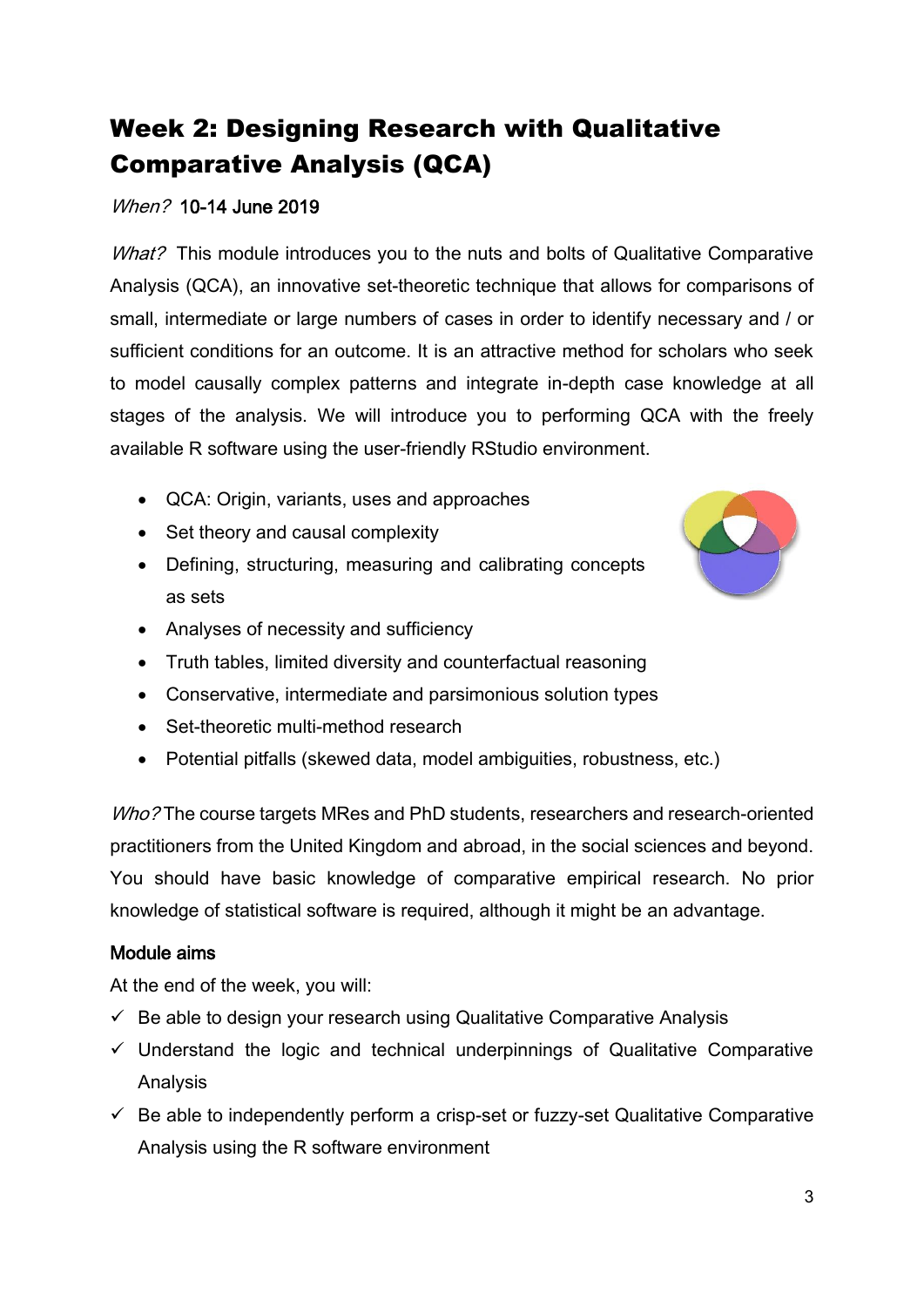- $\checkmark$  Be aware of potential pitfalls of Qualitative Comparative Analysis, and ways of addressing them
- $\checkmark$  Be familiar with some seminal texts about Qualitative Comparative Analysis, covering both classics and recent innovations.

#### Assessment

To get the most out of the course, you should reserve about 2 hours per afternoon for directed reading and other small daily assignments which are not graded. In order to obtain credits (15 credits/ 7.5 ECTS), you'll need to complete an applied QCA analysis of 4000 words, to be submitted by 12 July 2019. Full instructions will be given in the module handbook nearer the time. Please see the detailed module description for more information.

#### [POCM101 module description and indicative reading list](http://socialsciences.exeter.ac.uk/students/postgraduatemodules/2018-19/module/?moduleCode=POCM101&ay=2018/9)  [Sign up for this module](https://store.exeter.ac.uk/conferences-and-events/college-of-social-sciences-and-international-studies/events/qualitative-methods-summer-training-week-2-pocm101-qualitative-comparative-analysis-qca)

#### About the instructor



Personal website: [www.evathomann.com](http://www.evathomann.com/) Twitter: [@evathomann](https://twitter.com/EvaThomann) E-Mail: [e.thomann@exeter.ac.uk](mailto:e.thomann@exeter.ac.uk)

Dr. Eva Thomann is a Senior Lecturer in Politics at the University of Exeter who specialises in public policy, public administration, and case-oriented and set-theoretic methodology. Previously she

has lectured or held scholarships at the universities of Bern and Heidelberg, the Mannheim Centre for European Social Research, and the European University Institute in Florence. She is the first author of Designing Research with Qualitative [Comparative Analysis \(QCA\)](http://journals.sagepub.com/doi/abs/10.1177/0049124117729700) and the monograph Customized implementation of **[European Union food safety policy: United in diversity?](https://www.palgrave.com/de/book/9783319926834)**. Eva has taught extensively on set-theoretic methods at invited workshops, doctoral schools, and at BA and MA level. She is a member of the steering committee of the COMPArative Methods for Systematic cross-caSe analysis (COMPASSS) network and and an instructor in caseoriented and set-theoretic methods at the ECPR winter school in methods and techniques. She contributes to the development of pedagogical resources and other innovations in the use and teaching of QCA.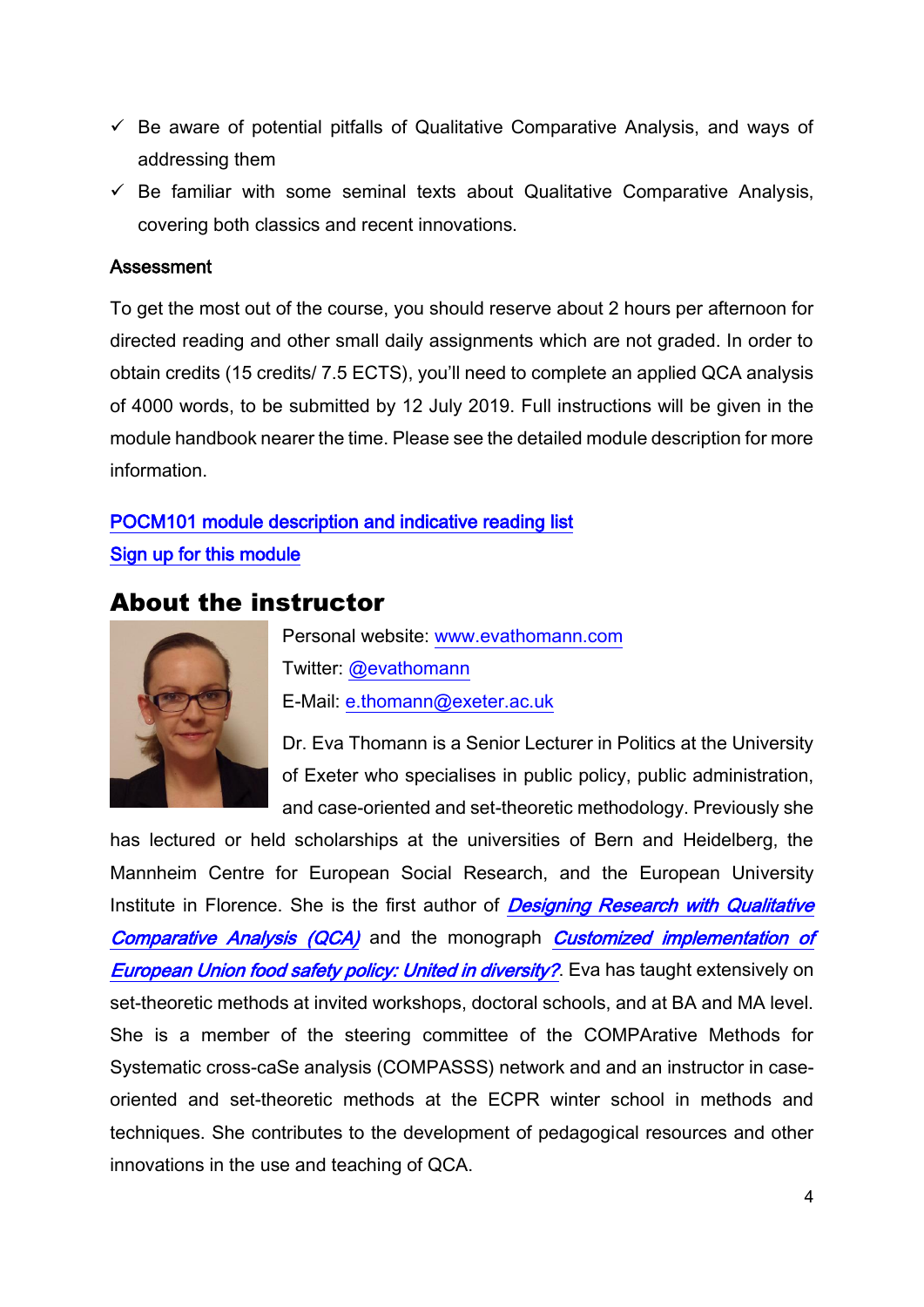## Course fees and registration

All participants are required to pay a non-refundable deposit of £50 to register for a module. Only participants who have paid the full course fee will be admitted to the modules.

Different fees apply for external participants from the UK (residence in UK or enrolled in/employed by a UK university) and for international participants, see Table 1. If you intend to apply for both modules, please sign up for them separately. The modules are free for participants from the University of Exeter, who will be put on a waiting list with places allocated on a first come first served basis once the number of available places has been confirmed. UoE participants can also apply for limited reimbursement of expenses for travel and accommodation upon provision of receipts, via the UoE's expenses system.

| Category                                                                                 | Sign up<br>deposit<br>Non-<br>refundable | Early bird course fee<br>Paid until 15 March 2019                     | Regular course fee<br>Paid after 15 March 2019              |
|------------------------------------------------------------------------------------------|------------------------------------------|-----------------------------------------------------------------------|-------------------------------------------------------------|
| A) UoE PGR students,<br>postdocs, academic staff<br><b>SUBJECT TO AVAILABILITY</b>       | £50                                      | Free<br>Reimbursement of<br>expenses for travel,                      | Free<br>Reimbursement of<br>expenses for travel and         |
| Waiting lists are operated;<br>Attendance cannot be<br>confirmed before 15 March<br>2019 |                                          | accommodation and<br>deposit upon receipts<br>(up to £350 per module) | accommodation upon<br>receipts<br>(up to £300 per module)   |
| B) External participants from<br>within the UK                                           | Included in<br>course fee                | £300 (£250 plus £50 non-<br>refundable sign-up<br>desposit)           | £350 (£300 plus £50 non-<br>refundable sign-up<br>desposit) |
| C) International particpants<br>from outside the UK                                      | Included in<br>course fee                | £550 (£500 plus £50 non-<br>refundable sign-up<br>desposit)           | £600 (£550 plus £50 non-<br>refundable sign-up<br>desposit) |

Table 1: Course fees and deadlines (per module)

Please follow the links below in order to register (for participants of categories B and

C) or pay your £50 deposit (category A participants) for one or both modules:

[POCM102 Comparative Case Study Design](https://store.exeter.ac.uk/conferences-and-events/college-of-social-sciences-and-international-studies/events/qualitative-methods-summer-training-week-1-pocm102-comparative-case-study-design) 

[POCM101 Designing Research with Qualitative Comparative Analysis \(QCA\)](https://store.exeter.ac.uk/conferences-and-events/college-of-social-sciences-and-international-studies/events/qualitative-methods-summer-training-week-2-pocm101-qualitative-comparative-analysis-qca)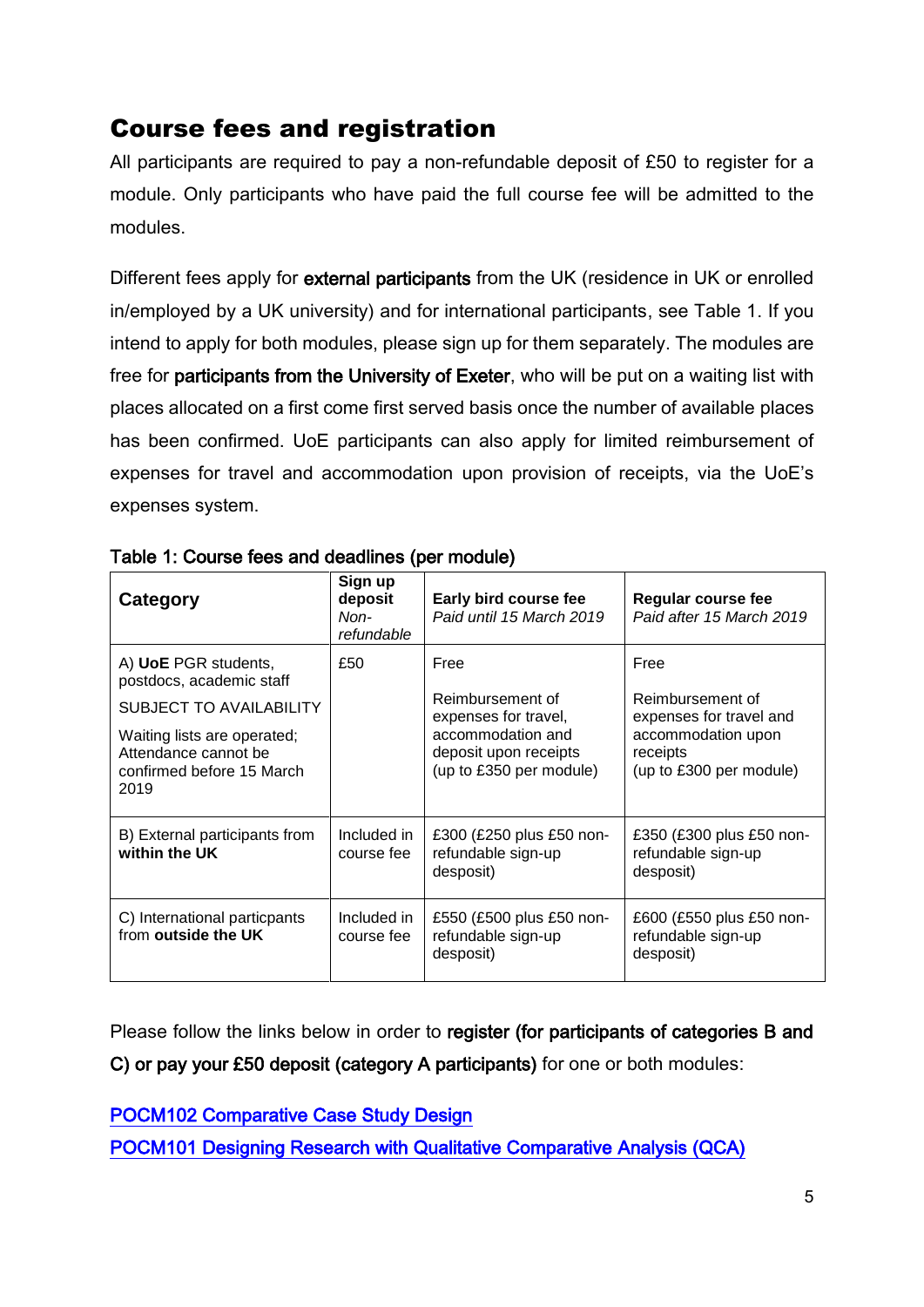Full course fees must be paid by 15 March 2019 to receive the early bird rate. Please ensure you choose the right fee for your participant profile.

Please note that the sign-up deposit is non-refundable unless you have not been granted a place on one of the modules by the organisers. Cancellations will be refunded up to 8 May 2019, after which no refund will be eligible. To cancel a registration, registrants must send a written request by 12:00 GMT on 8 May 2019 to [penryn-methods@exeter.ac.uk](mailto:penryn-methods@exeter.ac.uk) .

### About us



## Local organiser

Website: <https://socialsciences.exeter.ac.uk/politics/staff/saunders/> E-Mail: [c.saunders@exeter.ac.uk](mailto:c.saunders@exeter.ac.uk)

Professor Clare Saunders is Chair in Environmental Politics in the Environment and Sustainability Institute and Department of Politics

at the Penryn Campus of the University of Exeter. She is currently the Director of Doctoral Studies for Politics Penryn, and has a long-standing interest in improving the quality and quantity of research methods training for students at all levels. She has written for the teaching section of the journal *Politics* (with Matthew Ryan, Emily Rainsford and Emma Thompson) on the value of research methods teaching being delivered by experts in the field. Never a methodological puritan, Clare uses multiple research methodologies to investigate political participation – ranging from multi-level modelling to ethnography. She is author of around 30 articles and 20 book chapters in political science and sociology journals. Her most recent (forthcoming) book entitled When Citizens Talk Politics (edited with Bert Klandermans) analyses focus group data in cross-national comparative perspective.

### The location

The University of Exeter campuses in southwest England combine teaching excellence with high levels of student satisfaction and world class research. We are a member of the prestigious Russell Group of leading research-intensive universities and are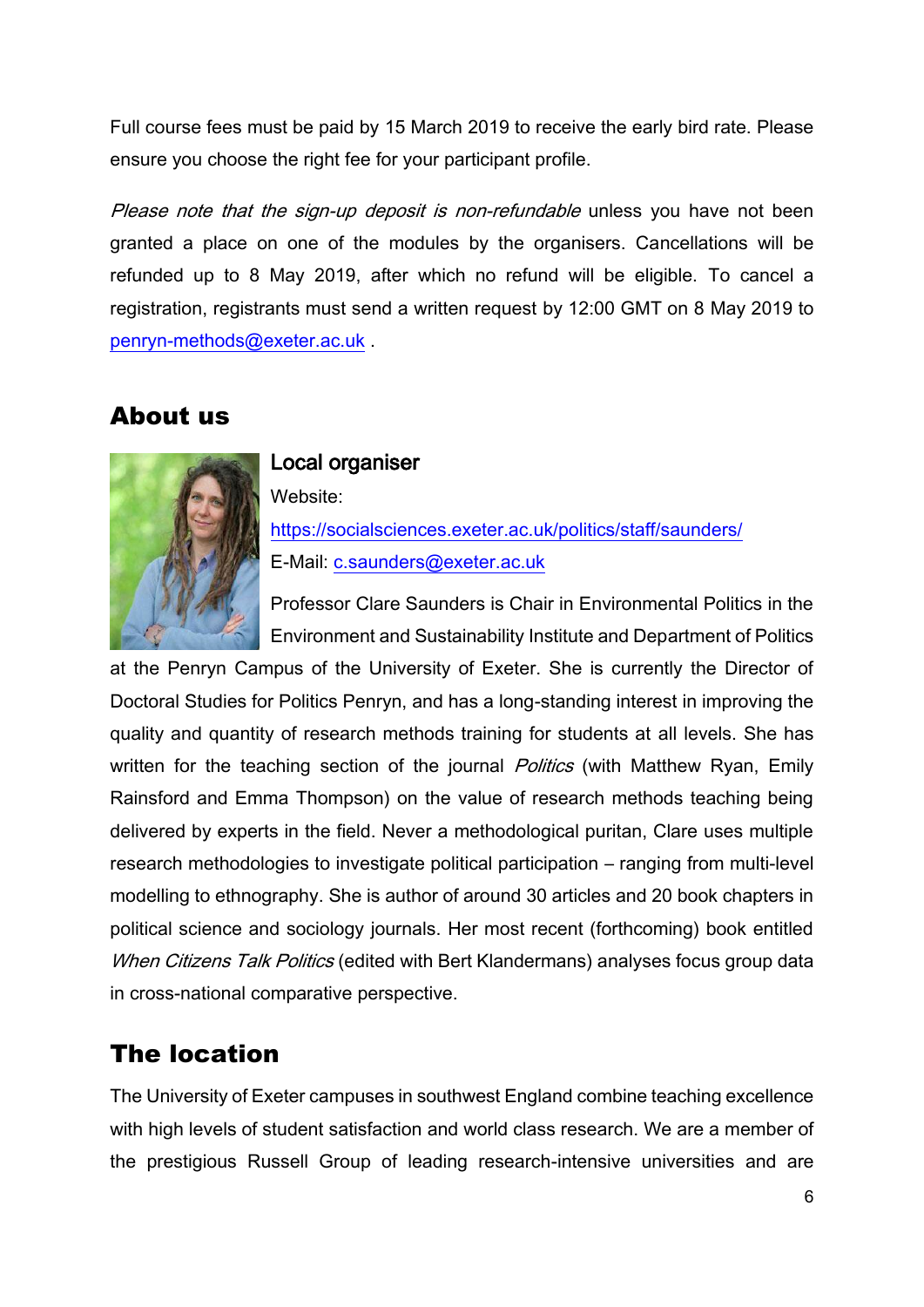globally recognized as one of the top universities in terms of both quality of teaching and impact of research. The University of Exeter is ranked 12th in the latest Times and Sunday Times Good University Guide 2019 and is amongst the top 150 universities in the Times Higher Education World University



Rankings. We also hold a Gold rating in the first Teaching Excellence Framework (TEF) and 98% of our research was rated as of "international quality" in REF2014.

The Penryn Campus offers the very latest academic research facilities set in 100 acres of countryside, close to the vibrant coastal town of Falmouth in Cornwall. The environment and sustainability underpin much of the ethos of the Penryn Campus. Our recent development, the £5.5 million Science and Engineering Research Support Facility (SERSF), builds upon the £30 million [Environment and Sustainability Institute](http://www.exeter.ac.uk/esi/)  [\(ESI\),](http://www.exeter.ac.uk/esi/) and puts the University and Cornwall at the forefront of research into the solutions to global problems of environmental change.

Thanks to its scenic beaches and coves, and dramatic clifftop views, Cornwall is one of Britain's favourite holiday destinations. The county also has a rich history of artistic and scientific innovation, making it a fascinating and stimulating place to attend university. Although most students find that there is plenty to do right on their doorsteps, some head further afield to see what else Cornwall has to offer—including



fantastic surfing on the north coast, art galleries in St. Ives, the beautiful gardens at the Eden Project, and the breathtaking views on The Lizard and Bodmin Moor. All of these and other destinations are easily explored by bus, train, car, and bicycle, or even, via the Coastal Path, on foot. Discover more at:

<https://www.exeter.ac.uk/thesouthwest/cornwall/>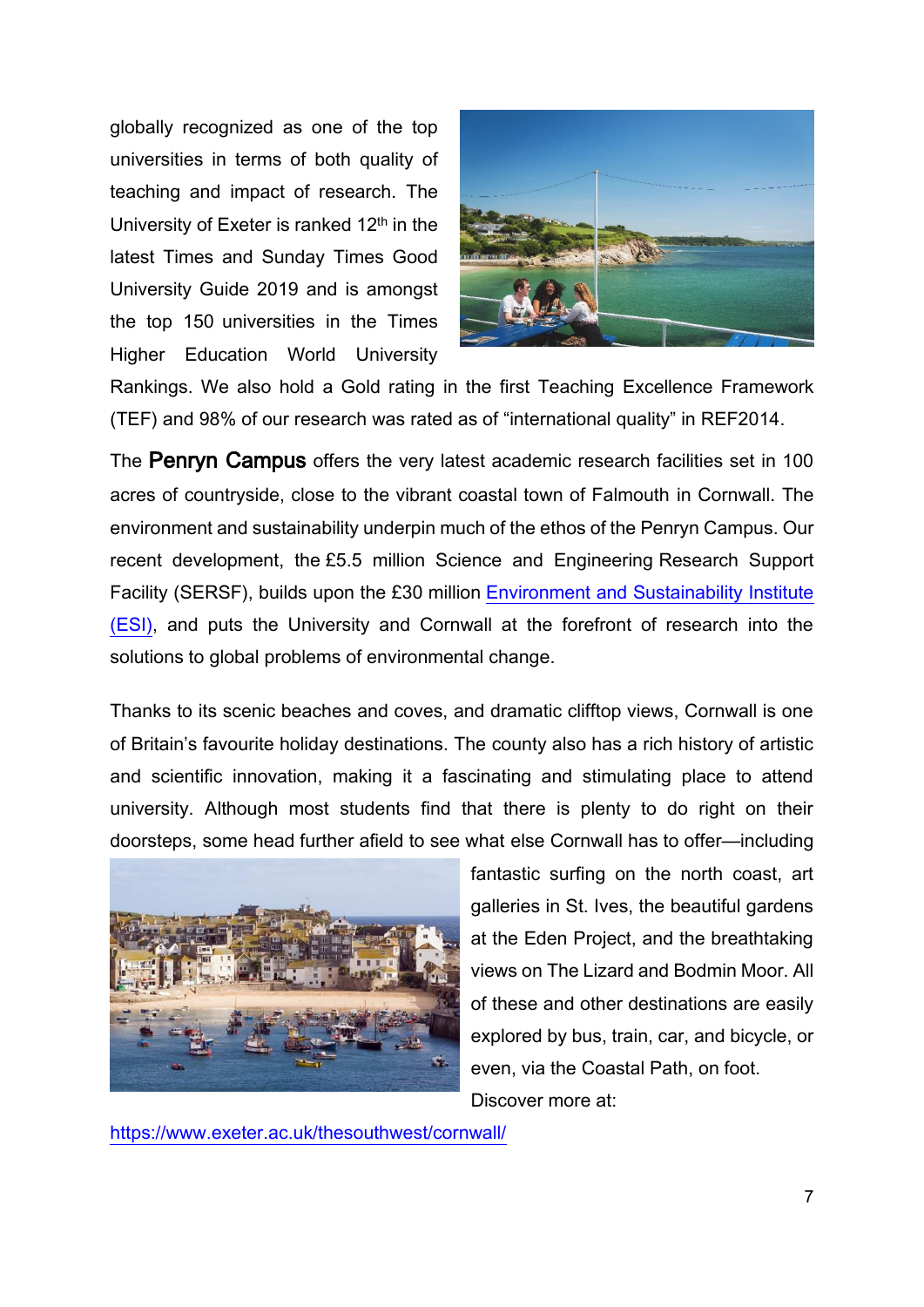#### **Practicalities**

#### Directions to Penryn Campus

By car: The Penryn Campus is approximately two hours' drive from Exeter. From the north, take the A30 west from Exeter until you reach the A39 signposted Truro. Drive through Truro,



following the signs A39 to Falmouth. Follow the A39 towards Falmouth until you come to the Treliever roundabout, where you will see signs to the Penryn Campus. Satellite navigation: Use postcode TR10 9FE. Please be aware that this is a relatively new postcode and may not be recognised by your sat nav system if it is not up-to-date.

Like many university campuses, the Penryn Campus has limited car parking. As such, potential car park users are encouraged to use alternative, sustainable transport. You can find out more about travel, transport and parking on campus and around the Falmouth and Penryn areas on the [Falmouth Exeter Plus website.](http://www.fxplus.ac.uk/find/travel-transport) The campus operates an Automated Number Plate Recognition (ANPR) system in which you pay as you leave.

By rail: The Penryn Campus is approximately two and a half hours by train from Exeter. The campus is in Penryn, which has its own station. There is a frequent direct service to Truro from London, the Midlands and North and other major British cities. At Truro, change to the branch line service to Falmouth and leave the train at Penryn. The station is approximately a 15 minute walk from the campus. For timetabling, visit the [National](http://www.nationalrail.co.uk/)  [Rail Enquiries website](http://www.nationalrail.co.uk/) or phone: 08457 48 49 50.

There is no taxi rank at Penryn station. Taxis should be booked by prior arrangement, phone: 01326 373007. Alternatively, the U1 bus service from Truro Bus Station drops you direct to the campus. For timetabling visit the [Traveline SouthWest website.](http://www.travelinesw.com/)

By coach: National Express coaches stop in Penryn. For timetables visit the [National](http://www.nationalexpress.com/)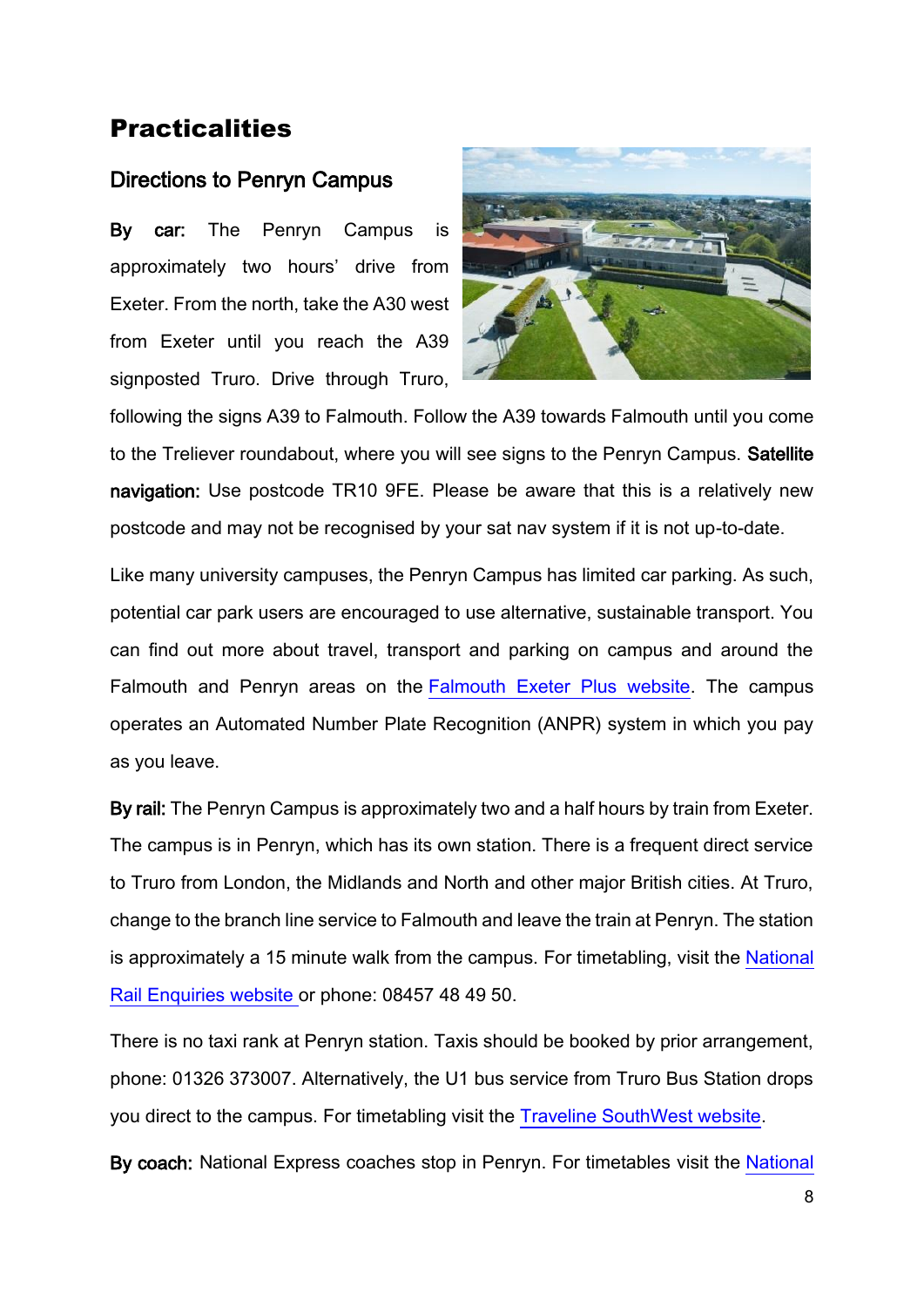[Express website](http://www.nationalexpress.com/) or for passenger information phone: +44 (0) 08717 818181.

The local U1 bus service from Truro Bus Station drops you direct to the campus. For bus services within the southwest, visit the [Traveline SouthWest website.](http://www.travelinesw.com/) There is also a [Megabus](https://uk.megabus.com/Default.aspx) stop in Falmouth, and the bus goes via the Penryn Campus. Please take a look at locations that travel to Falmouth on their website.

By plane: The closest airport to the campus is Newquay. [Flybe](http://www.flybe.com/) operates direct flights from London Gatwick with a flight time of approximately 70 minutes, as well as from Glasgow and Manchester; connecting flights are available to other destinations.

Car hire and taxi services are also available at [Newquay Airport.](http://www.newquaycornwallairport.com/) For public transport connections visit the [Traveline website.](http://www.traveline.org.uk/)

NB: Newquay Airport is approximately 40 km from Penryn. If you're using public transport you'll need to take a bus from the airport to Newquay, and then another bus to Penryn (typical total journey time one and a half to two hours). The campus is roughly three quarters of an hour to an hour's drive by car from Newquay.

#### Visitors with disabilities/special requirements

If you require assistance with your visit to the Penryn Campus, please contact us at: [penryn-methods@exeter.ac.uk.](mailto:penryn-methods@exeter.ac.uk)

Blue badge holders can park on campus in designated areas.

Please refer to the [Penryn Campus Map.](http://www.exeter.ac.uk/visit/directions/cornwallmap/)

### Accommodation

It is the individual responsibility of the participants to find accommodation, and we are unable to assist in that process. (Please note there is no university accommodation available at this time). We strongly recommend you book accommodation as early as possible.

There are a number of very good hotels and B&Bs in the Falmouth and Penryn area. You can find information about local accommodation at [VisitCornwall](http://www.visitcornwall.com/) and places to eat at [VisitFalmouth.](https://www.visitfalmouth.com/falmouth-things-to-do/restaurants-falmouth/)